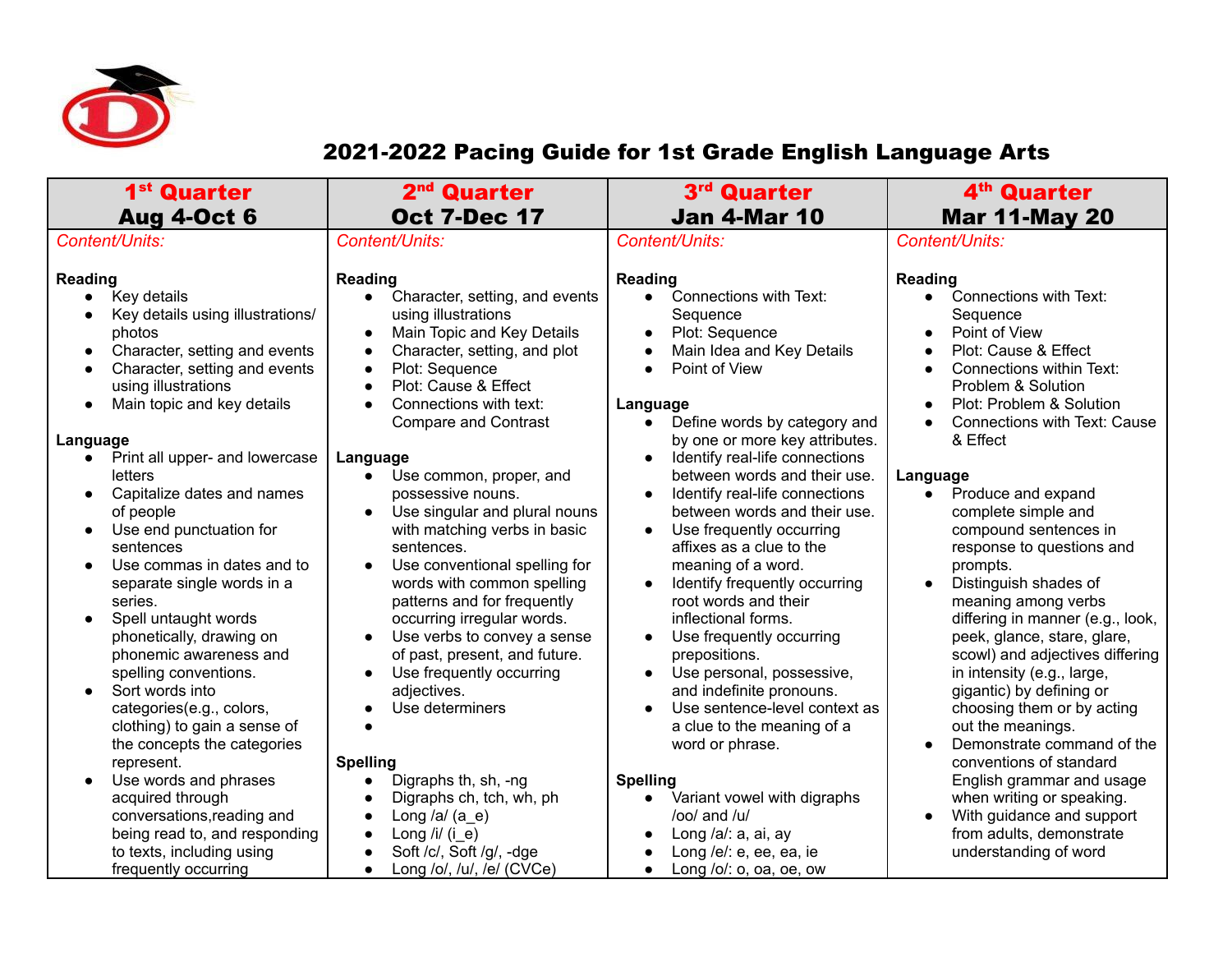| conjunctions to signal simple<br>relationships.<br><b>Spelling</b><br>Short /a/<br>Short /i/<br>Initial L-Blends<br>Short /o/<br>Initial R-blends and S-blends<br>Short /e/- Spelled e, ea<br>Short /u/<br>-nd, -nk, -nt, -st, -sk, -mp,<br>inflected -ing<br>Writing<br>Ideas<br>Organization | <b>Writing</b><br>Organization<br>$\bullet$<br>Ideas<br>$\bullet$<br><b>Word Choice</b><br>$\bullet$                             | Long $\frac{1}{i}$ : i, y, igh, ie<br>$\bullet$<br>Writing<br>Organization<br><b>Word Choice</b><br>Ideas                 | relationships and nuances in<br>word meanings.<br><b>Spelling</b><br>Long /e/: y, ey<br>R-controlled ar<br>R-controlled er, ir, ur, or<br>$\bullet$<br>R-controlled or, ore, oar<br>Diphthongs ou, ow<br>Diphthongs oi, oy<br><b>Writing</b><br>Organization<br><b>Word Choice</b><br>Sentence Fluency<br>$\bullet$ |
|------------------------------------------------------------------------------------------------------------------------------------------------------------------------------------------------------------------------------------------------------------------------------------------------|----------------------------------------------------------------------------------------------------------------------------------|---------------------------------------------------------------------------------------------------------------------------|---------------------------------------------------------------------------------------------------------------------------------------------------------------------------------------------------------------------------------------------------------------------------------------------------------------------|
| <b>Common Assessments:</b>                                                                                                                                                                                                                                                                     | <b>Common Assessments:</b>                                                                                                       | <b>Common Assessments:</b>                                                                                                | <b>Common Assessments:</b>                                                                                                                                                                                                                                                                                          |
| Reading Wonders Cold Reads<br>Reading Wonders Story<br>Assessments<br><b>Spelling Test</b><br>Language Test<br><b>Benchmarks</b>                                                                                                                                                               | Reading Wonders Cold Reads<br>Reading Wonders Story<br>Assessments<br><b>Spelling Test</b><br>Language Test<br><b>Benchmarks</b> | Reading Wonders Cold Reads<br>Reading Wonders Story<br>Assessments<br><b>Spelling Test</b><br>Language Test<br>Benchmarks | Reading Wonders Cold Reads<br>Reading Wonders Story<br>Assessments<br><b>Spelling Test</b><br>Language Test<br><b>Benchmarks</b>                                                                                                                                                                                    |